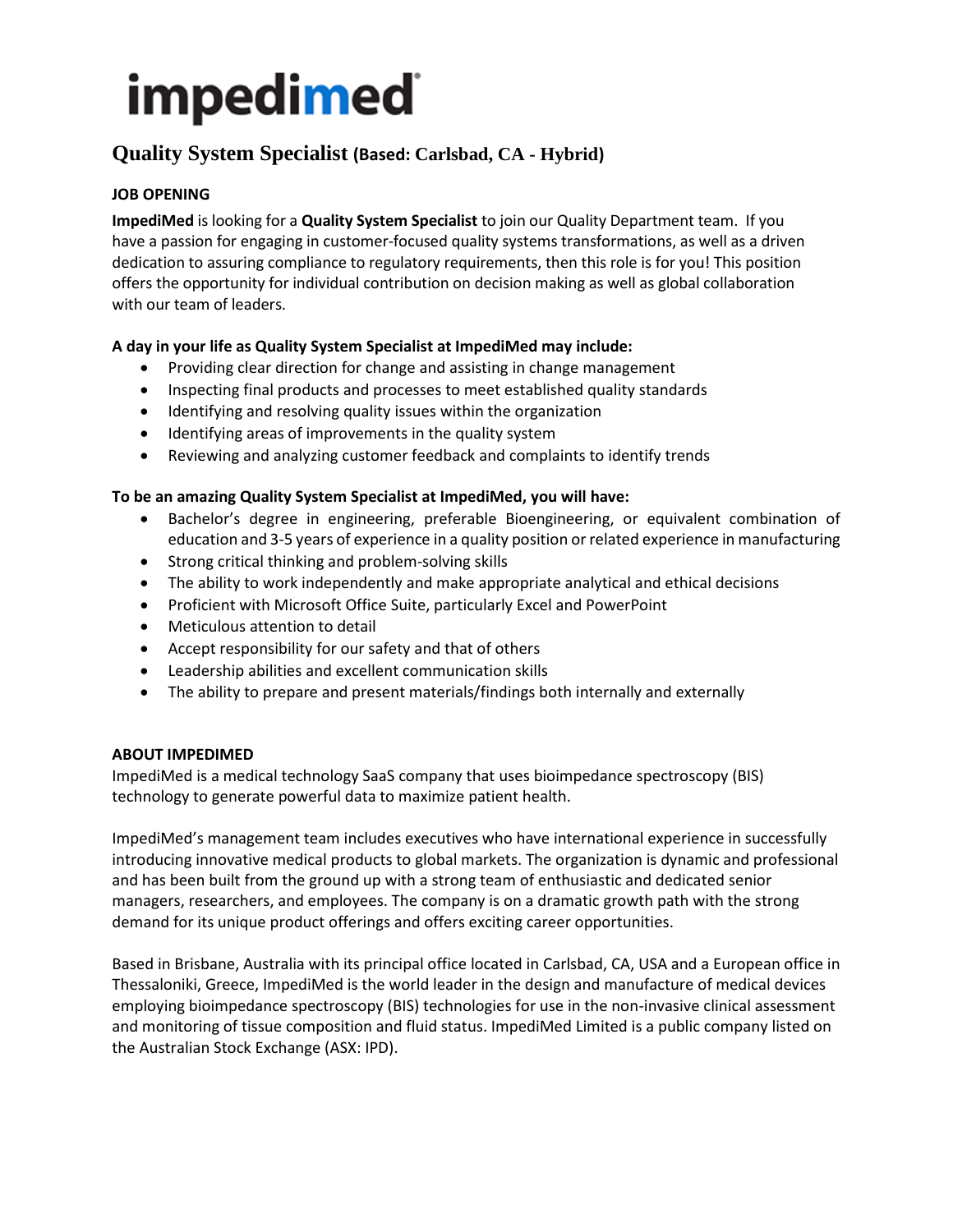# **Quality System Specialist (Based: Carlsbad, CA - Hybrid)**

ImpediMed devices are currently used in both the clinical and research settings with future applications being developed for home use. ImpediMed has over 20 years of clinical experience supporting healthcare professionals in the assessment of secondary unilateral lymphedema of the limbs. ImpediMed's devices are used in a variety of settings to aid surgeons, oncologists, therapists, and radiation oncologists. Our research devices are thought of as a gold standard measurement system for non-invasive fluid and body composition measurement, used in both animals and human research.

ImpediMed produces a family of FDA cleared and CE Marked medical devices, including SOZO®, sold in select markets globally. For more information, see our website at www.impedimed.com.

**ImpediMed's Company Vision:** Leave no patient untested who could benefit from our technology.

### **BENEFITS**

### **Life at ImpediMed**

It is fast, it is fun, it is evolving, it is growing, and it is filled with smart, passionate, diverse, friendly people who want to make a difference in healthcare. We are 4 miles from the beach and are located within the Carlsbad Research Park with numerous paths and trails great for walking meetings or enjoying the outdoors during your workday by biking, running, or walking.

### **Total Rewards**

At ImpediMed, we are strongly committed to our employees--their well-being, development, rewards, and recognition opportunities. One way we demonstrate this commitment is by offering a valuable, competitive package of compensation and individualized benefits programs aimed at the varying needs of our diverse and global teams. The sum of our programs is one of the many reasons people choose to work at ImpediMed. We regularly benchmark against other companies in our industry to ensure our Total Rewards package is competitive is competitive and of value.

We offer full healthcare benefits including Medical PPO/HMO Plan Choices, Dental Plan, Vision Plan; 401(k) with employer match. Basic Life, AD&D, STD/LTD, Employee Assistance Program (EAP) and employee discount programs.

### **Diversity & Inclusion**

It is our diverse teams who drive our innovation, creativity, and success. We value the unique backgrounds and experience of all our employees and share a set of core values of ethical behavior for conducting our business. - *Integrity, Accountability, Collaboration, Respect, Quality, Compliance*. We continuously strive to provide an environment where employees not only feel they can succeed, but also where they can thrive.

### **To Apply**

Please apply via LinkedIn or email your resume t[o employment@impedimed.com](mailto:employment@impedimed.com) with subject heading: Quality System Specialist.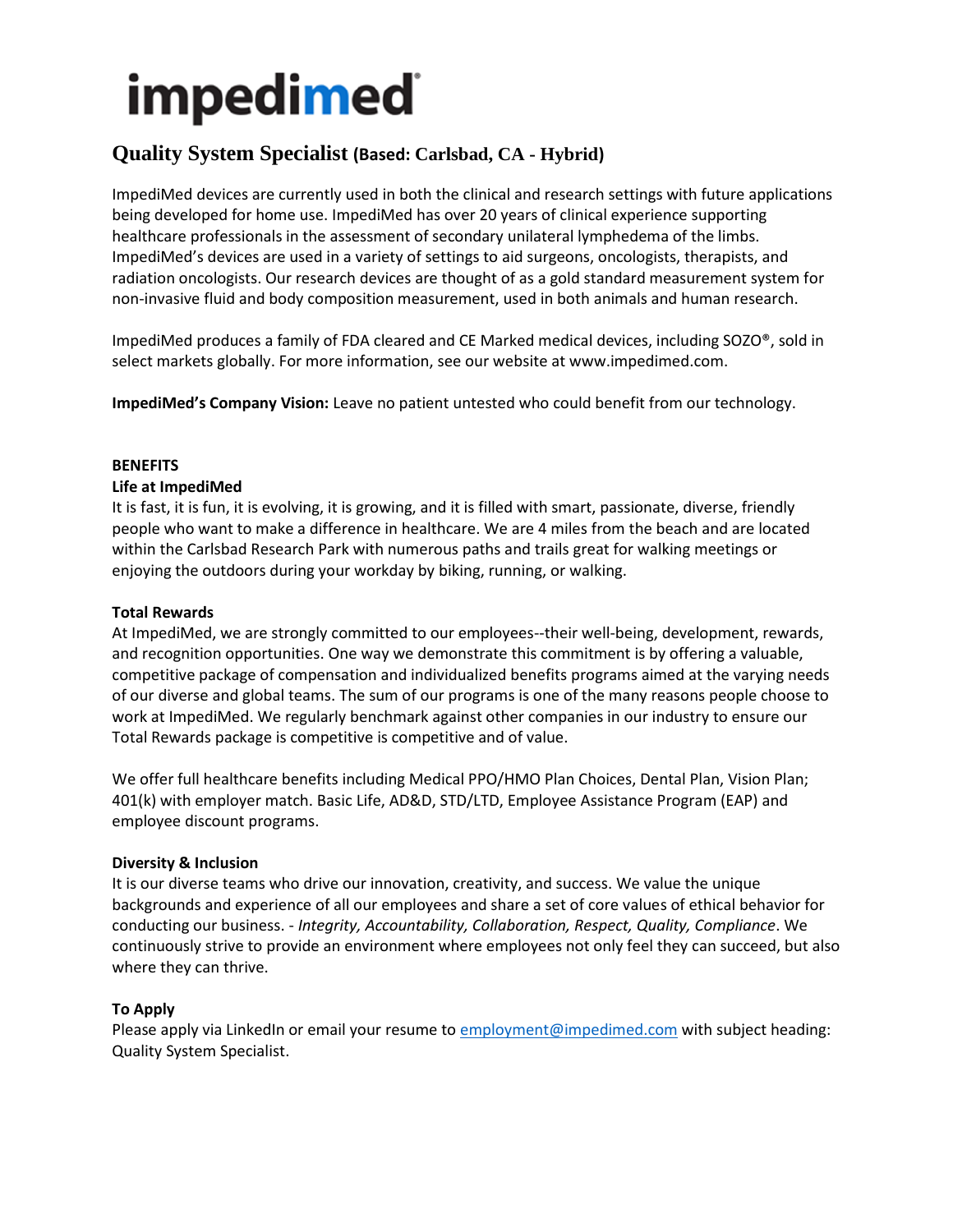# **Quality System Specialist (Based: Carlsbad, CA - Hybrid)**

## **Equal Opportunity Employment**

As part of our commitment to providing equal employment opportunities, we take steps to ensure that all qualified applicants are treated fairly. To that end, our decisions around recruitment, hiring, assignment, promotion, compensation, and other personnel factors are made and administered without regard to race, color, religion, genetic information, national origin, sexual orientation, gender identity, gender expression, pregnancy, childbirth or related medical conditions, age, disability, citizenship status, uniform service member status, or any other protected class under federal, state or local law.

If you have a disability that requires accommodations in order to complete the application process, please contact us at employment@impedimed.com or (760) 585-2100.

### **POSITION SUMMARY**

The Quality System Specialist is responsible for driving customer-focused, quality systems transformations and will assure compliance within ImpediMed and maintain regulatory quality requirements. The Quality System Specialist prepares and implements quality assurance policies and procedures and performs routine inspections and quality tests. Additionally, they provide training on the quality system to key personnel to ensure all employees are fully trained on ImpediMed's quality system requirements, manages the corrective and preventive action systems ensuring proper execution, leads supplier quality audits, participates in quality audits with regulatory agencies, manages the quality document control project and associated activities, and provides quality leadership for issues not addressed by formal quality systems.

Quality System Specialists also elaborate on the sampling and guidelines procedures for collecting and reporting quality data and oversee implementation to ensure inspection efficiency. They analyze customer grievances and other non-compliance issues and make their recommendations based on their findings. They ensure the company continues to comply with industry regulatory and quality requirements, analyze audit outcomes, carry out appropriate corrective procedures, and oversee risk management procedures.

**PRIMARY DUTIES & RESPONSIBILITIES** (Essential Functions of the Position) include but are not limited to the following. Other duties may be assigned.

- Support the Director of Quality in planning and driving completion of all project milestones.
- Instruct staff on ImpediMed's quality system.
- Manage and maintain our corrective and preventive action processes, as per our quality system, and look for continuous improvements and enhancements.
- Take lead on coordinating with Sales, Engineering, Contract Manufacturer, and Customer Service to resolve customer complaints and concerns as they relate to quality issues.
- Perform sampling, inspecting, testing, and evaluating products, including incoming goods inspection and product release.
- Identify gaps in efficient process workflow and suggests steps for supplier quality process improvement.
- Communicate directly with suppliers to assure quality of incoming materials.
- Provide support to operations ensuring consistent application of quality techniques.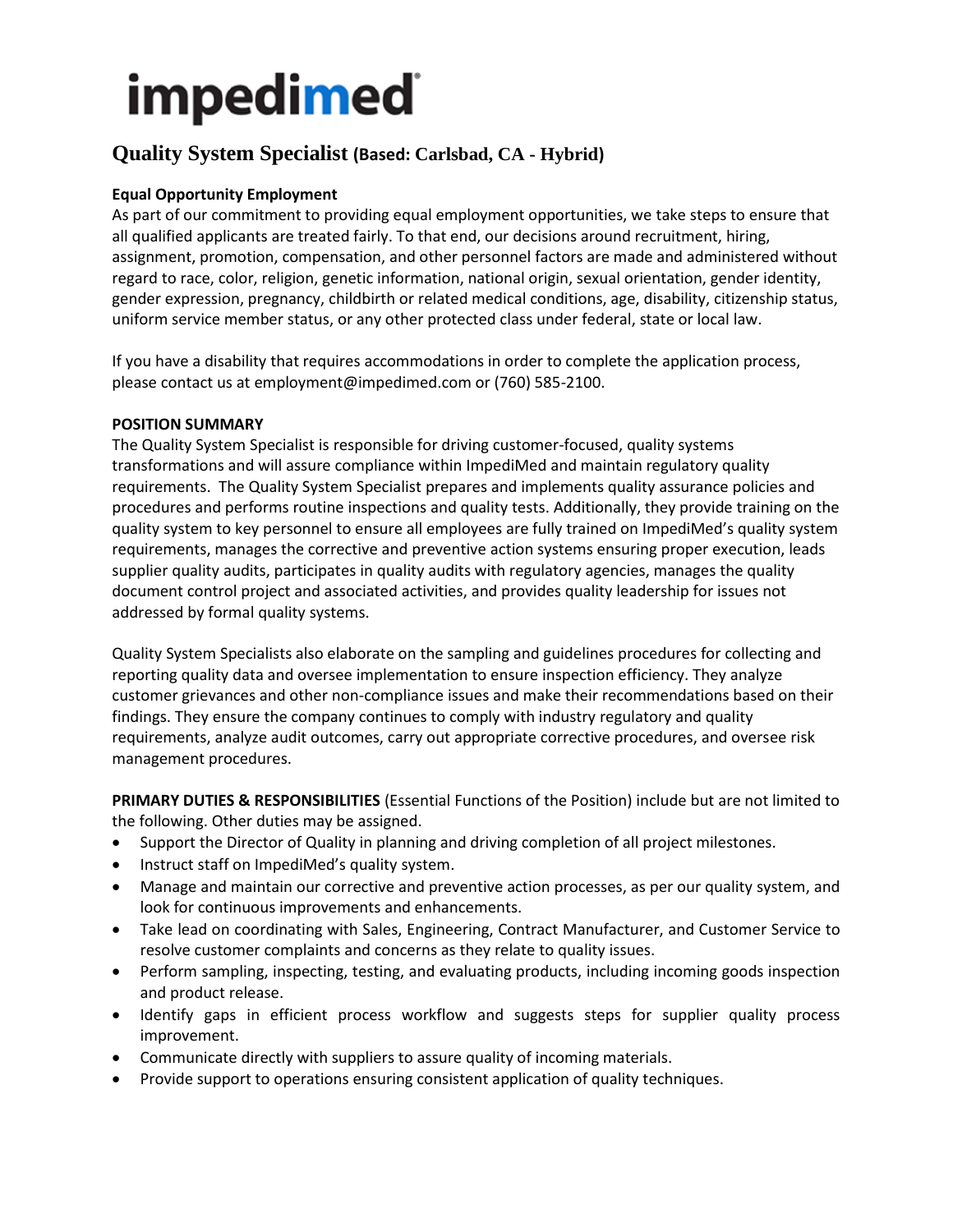# **Quality System Specialist (Based: Carlsbad, CA - Hybrid)**

- Analyze customer requirements and respond to all customer complaints by creating and implementing an enhanced customer complaint process.
- Resolve quality issues of capability, tolerance, and material related issues. Identify problems, examine solution options, and implement action plans.
- Support process control, process/product improvement, including data analysis and post market surveillance.
- Manage disposition of nonconforming material and ensure that effective root cause analysis is conducted; track implementation of corrective/preventive actions/deviations.
- Support new product development teams and sustaining manufacturing/operation teams to ensure successful development and transition from design to production, including risk management.
- Preform internal audits of the company's CMS.
- Identify process improvement projects to increase efficiency, reduce costs, simplify processes, and improve quality.
- Write and present reports to management as well as communicate changes to the affected employees.
- Effectively communicate to all levels in the organization to reinforce ImpediMed's commitment to quality.

## **Supplier Management Responsibilities**

- Lead onsite and/or virtual supplier audits for EMEA.
- Initiate and monitor supplier performance through Nonconformance Material Reports (NCMR) and assist in defect identification and troubleshooting.
- Assist Operations and Engineering to identify and source new suppliers that conform to ImpediMed's quality system requirements.
- Drive supplier quality development by evaluating supplier processes (supplier surveys) and/or product tooling validations.
- Provide process improvement assistance to supplier to meet ImpediMed's quality standards by conducting supplier review meetings and supplier training.
- Provide Manufacturing, Quality, and other departments with timely investigations into supplier quality issues, including coordinating material purges, participating in CAPAs and inspections.
- Write and revise policies and procedures and create forms to support our supplier development process.
- Work with Suppliers to implement real-time work in process (WIP) and failure tracking processes and drive quality improvement as required.
- Drive failure analysis and corrective actions/supplier corrective action requests (SCAR) within assigned suppliers.
- Write effective and compliant internal specifications, work instructions, supplier part specifications, and internal test methods.

## **SUPERVISORY RESPONSIBILITIES**

• None